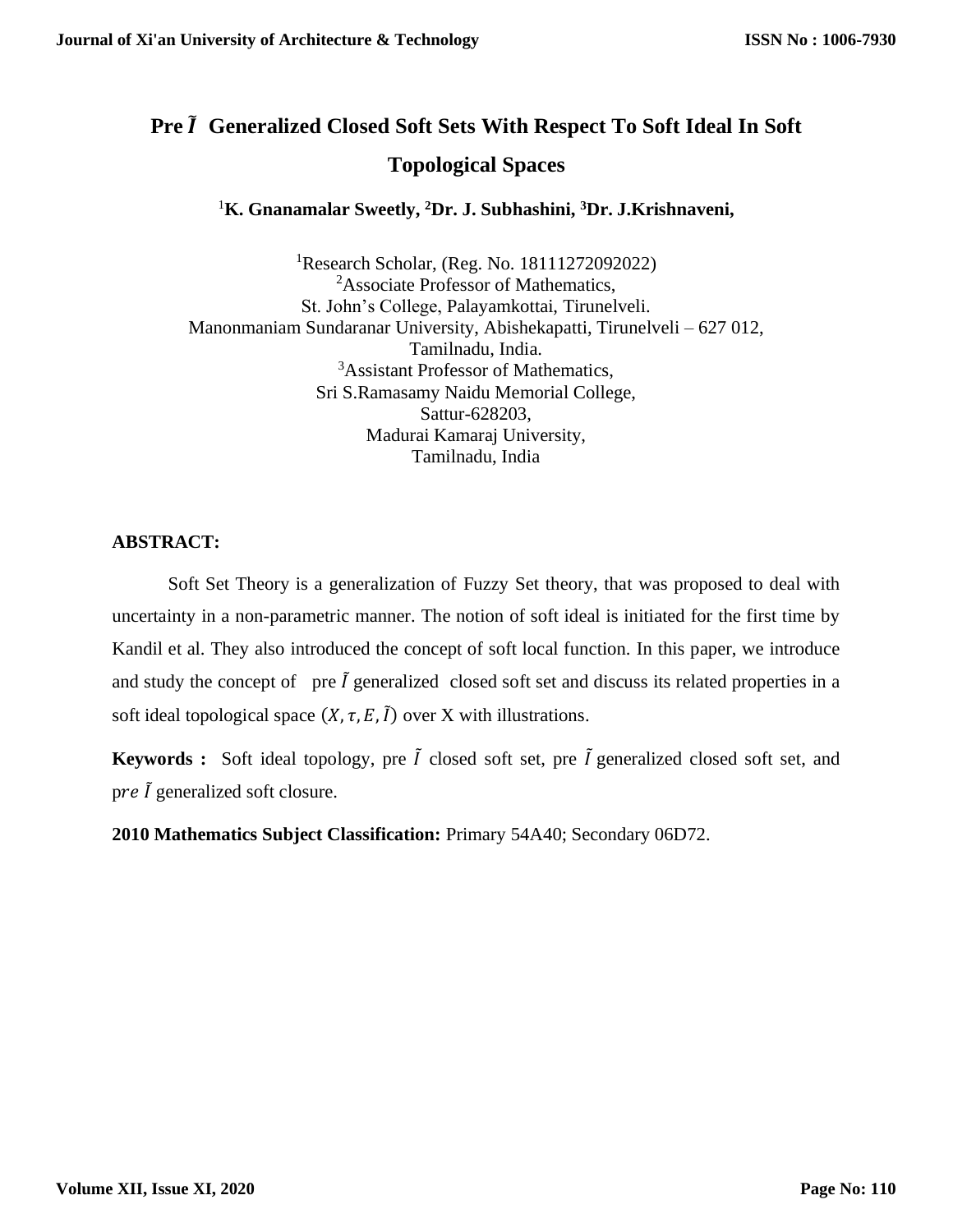#### **1. Introduction**

 Soft Set Theory is a consistent and unified theory implied implicitly by existing Fuzzy Theories. Soft Set Theory is a generalization of Fuzzy set Theory, that was proposed to deal with uncertainty in a non-parametric manner.

 Molodtsov [9] introduced the concept of soft set as a completely new Mathematical tool with adequate parameterization for dealing with uncertainties. Soft topology was introduced by Muhammad Shabir and Munazza Naz [14] in 2010. The notion of soft ideal is initiated for the first time by Kandil et al.[6]. Kandil et al.[7] introduced a unification of some types of different kinds of subsets of soft topological spaces using the notion of  $\gamma$ - operation and also introduced the notions of Pre  $\tilde{l}$  open soft sets. These concepts are discussed with a view to find new soft topologies from the original one, called soft topological spaces with soft ideal  $(X, \tau, E, \tilde{I})$ . Subhashini and Sekar [15] introduced pre generalized closed sets in soft topological spaces. Jeyachitra and Baheerathi [5] introduced pre<sup>\*</sup> generalized Pre Closed Sets in topological spaces. Mustafa and Sleim [11] introduced the concept of soft generalized closed sets with respect to the soft ideal which is the extension of soft generalized closed sets.

In this paper, we introduce and study the concept of pre  $\tilde{I}$  generalized closed soft set and discuss its related properties in a soft ideal topological space  $(X, \tau, E, \tilde{I})$  over X with illustrations.

#### **2. PRELIMINARIES**

In this section, we present the basic definitions and results of soft set theory which will be needed in the sequel.

**Definition 2.1 [10]** Let X be an initial universe and E be a set of parameters. Let  $P(X)$  denote the power set of X and A be a non-empty subset of E. A pair  $(F, A)$  denoted by  $F_A$  is called a soft set over X, where F is a mapping given by  $F: A \to P(X)$ . In other words, the soft set over X, is a parameterized family of subsets of the universe  $X$ . For  $e \in A$ ,  $F(e)$  may be considered the set of e-approximate elements of the soft set  $F_A$  and if  $e \notin A$ , then  $F(e) = \phi$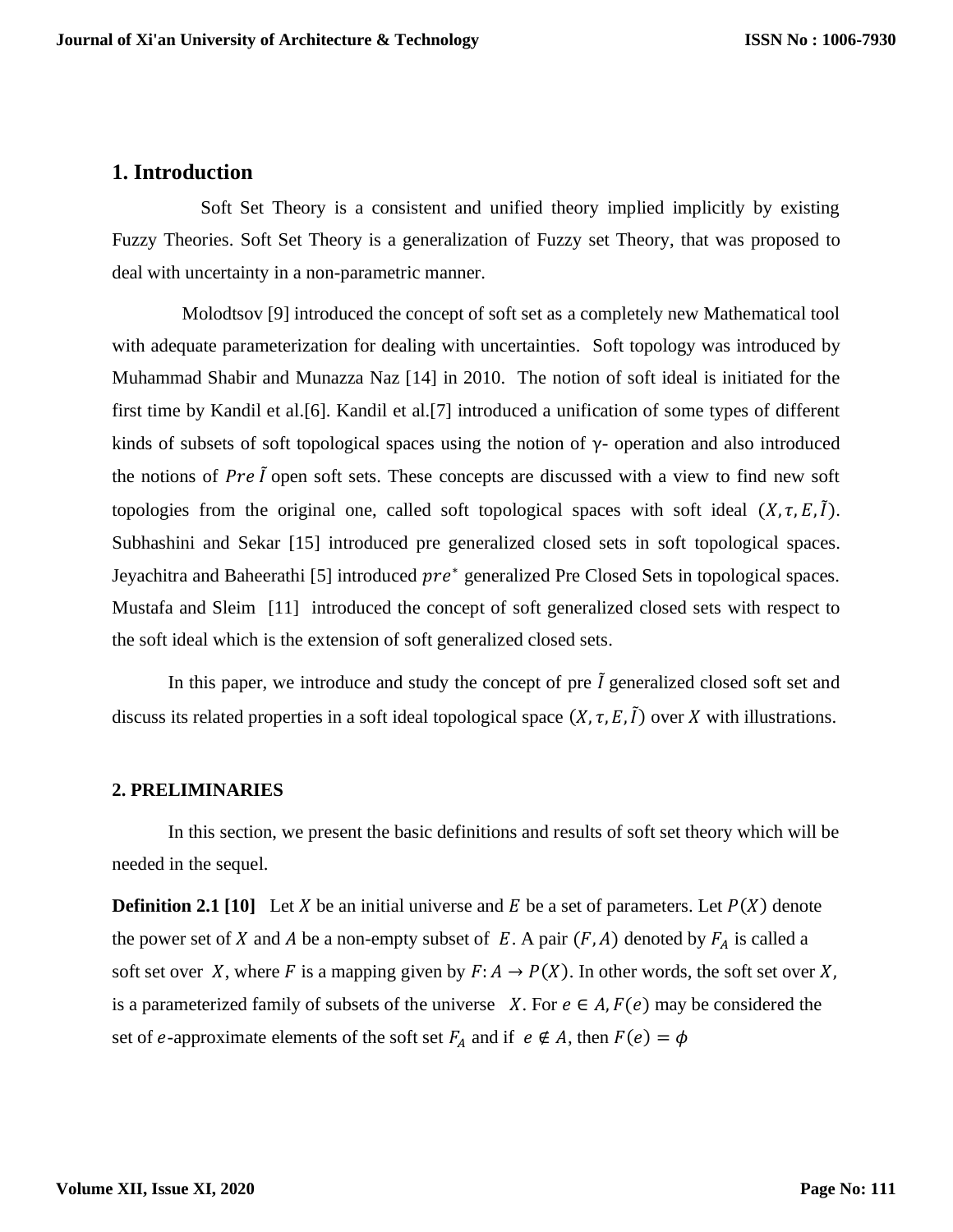i.e. 
$$
F_A = \{F(e): e \in A \subseteq E, F: A \rightarrow P(X)\}.
$$

#### **Note 2.1.1.**

- i. The family of all these soft sets over X denoted by  $SS(X)<sub>A</sub>$ .
- ii. The soft operations are denoted by usual set theoretical operations with  $\sim$ symbol above.

**Definition 2.2** [1] Let  $F_A$ ,  $G_B \in SS(X)_E$ . Then  $F_A$  is soft subset of  $G_B$ , denoted by  $F_A \subseteq G_B$ , if

- 1.  $A \subseteq B$ , and
- 2.  $F(e) \subseteq G(e)$ ,  $\forall e \in A$ .

In this case,  $F_A$  is said to be a soft subset of  $G_B$  and  $G_B$  is said to be a soft superset of  $F_A, G_B \supseteq F_A$ 

**Definition 2.3 [1]** Two soft subset  $F_A$  and  $G_B$  over a common universe set X are said to be soft equal if  $F_A$  is a soft subset of  $G_B$  and  $G_B$  is a soft subset of  $F_A$ .

**Definition 2.4 [2]** The complement of a soft set  $F_A$ , denoted by  $F_A'$ , is defined by  $F_A' =$  $F'_{A}$ ,  $F' : A \rightarrow P(X)$  is a mapping given by  $F'(e) = X - F(e)$ ,  $\forall e \in A$  and  $F'$  is called the soft complement function of F. Clearly,  $(F')'$  is the same as F and

 $((F_A)')' = F_A.$ 

**Definition 2.5 [8]** A soft set  $F_A$  over X is said to be a *NULL* soft set denoted by  $\tilde{\phi}$  or  $\phi_A$  if for all  $e \in A$ ,  $F(e) = \phi$  (null set).

**Definition 2.6 [8]** A soft set  $F_A$  over X is said to be an absolute soft set denoted by  $\tilde{A}$  or  $X_A$  if for all  $e \in A$ ,  $F(e) = X$ . Clearly we have  $\tilde{X}' = \phi_A$  and  $\phi'_{A} = \tilde{X}$ .

**Definition 2.7 [8]** The union of two soft sets  $F_A$  and  $G_B$  over the common universe X is the soft set  $H_c$ , where  $C = A \cup B$  and for all  $e \in C$ ,

$$
H(e) = \begin{cases} F(e), e \in A - B, \\ G(e), e \in B - A \\ F(e) \cup G(e), e \in A \cap B. \end{cases}
$$

**Definition 2.8 [8]** The intersection of two sets  $F_A$  and  $G_B$  over the common universe X is the soft set  $H_c$  where  $C = A \cap B$  and for all  $e \in C$ ,  $H(e) = F(e) \cap G(e)$ . Note that, in order to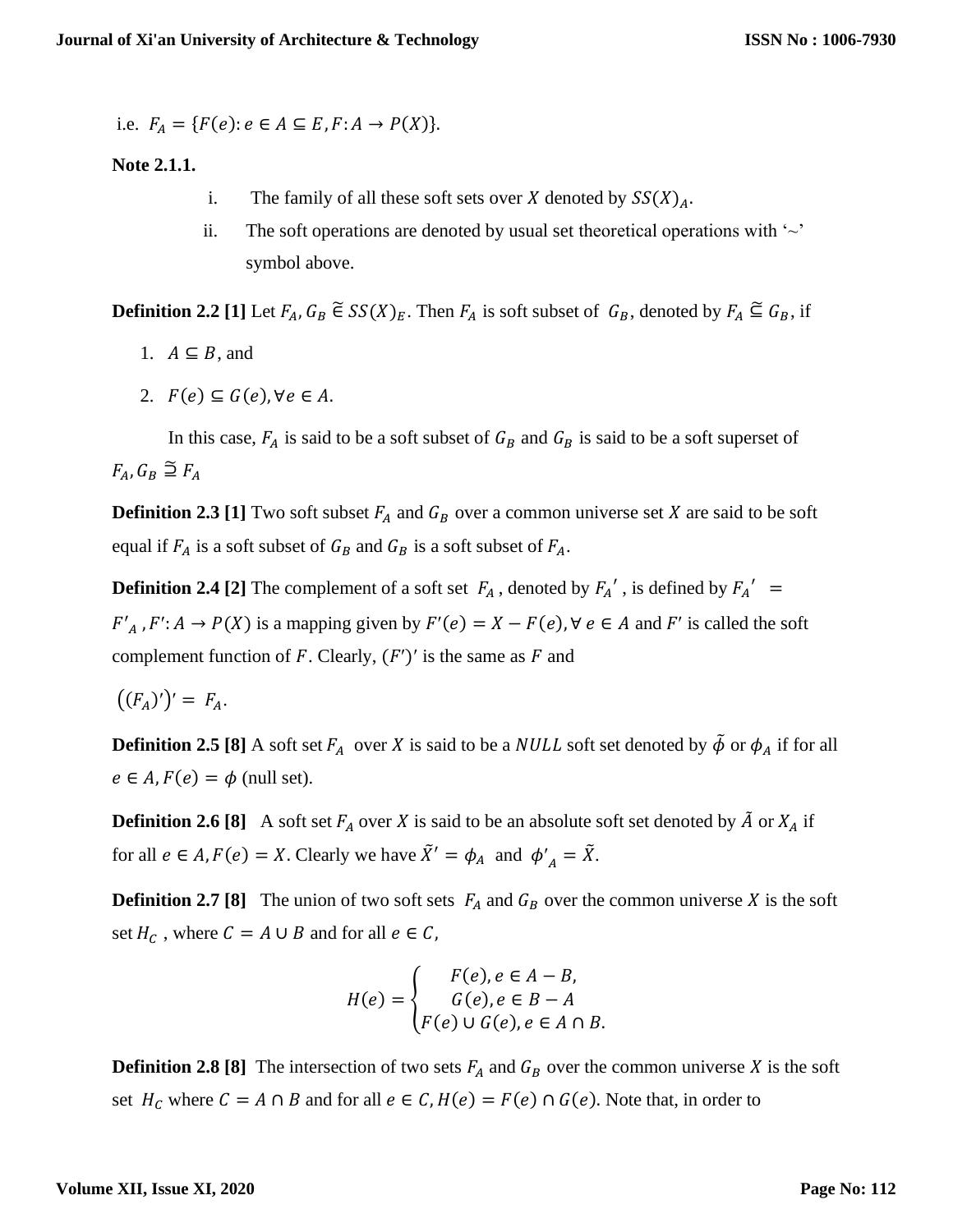efficiently discuss, we consider only soft sets  $F_E$  over a universe X with the same set of parameter E. We denote the family of these soft sets by  $SS(X)<sub>E</sub>$ .

**Definition 2.9 [13]** The soft set  $F_E \in SS(X)_E$  is called a soft point over X, if there exist

 $e \in E$  and  $x \in X$  such that

$$
F_E(\varepsilon) = \begin{cases} \{x\} & \text{if } \varepsilon = e \\ \phi & \text{if } \varepsilon \in E - \{e\}. \end{cases}
$$

and the soft point  $F_E$  is denoted by  $x_e$ .

**Proposition 2.10 [13]** The union of any collection of soft points can be considered as a soft set and every soft set can be expressed as union of all soft points belonging to it.

**Definition 2.11 [14]** Let  $\tau$  be a collection of soft sets over a universe X with a fixed set of parameters E, then  $\tau \subseteq SS(X)_E$  is called a soft topology on X if

- 1.  $\tilde{X}, \tilde{\phi} \in \tau$ , where  $\tilde{\phi}(e) = \phi$  and  $\tilde{X}(e) = X, \forall e \in E$ ,
- 2. the union of any number of soft sets in  $\tau$  belongs to  $\tau$ ,
- 3. the intersection of any two soft sets in  $\tau$  belongs to  $\tau$ .

The triplet  $(X, \tau, E)$  is called a soft topological space over X.

**Note 2.11.1.** The elements of  $\tau$  are called open soft sets.

**Note 2.11.2.** The complements of open soft sets are known as closed soft sets.

**Definition 2.12 [14]** Let  $(X, \tau, E)$  be a a soft topological space over X and Y be a nonempty subset of X. Then  $\tau_Y = \{ \tilde{Y} \tilde{\cap} F_E \setminus F_E \in \tau \}$  is said to be the soft relative topology on Y and  $(Y, \tau_Y, E)$  is called a soft subspace of  $(X, \tau, E)$ . We can easily verify that  $\tau_Y$  is a soft topology on  $Y$ .

**Definition 2.13 [6]** Let  $\tilde{l}$  be a non-null collection of soft sets over a universe X with a fixed set of parameters E, then  $\tilde{I} \subseteq SS(X)_E$  is called a soft ideal on X with a fixed set E if

- 1.  $F_F \in \tilde{I}$  and  $G_F \in \tilde{I} \Rightarrow F_F \tilde{U} G_F \in \tilde{I}$ ,
- 2.  $F_F \in \tilde{I}$  and  $G_F \subseteq F_F \Rightarrow G_F \in \tilde{I}$ ,

i.e.  $\tilde{l}$  is closed under finite soft unions and soft subsets.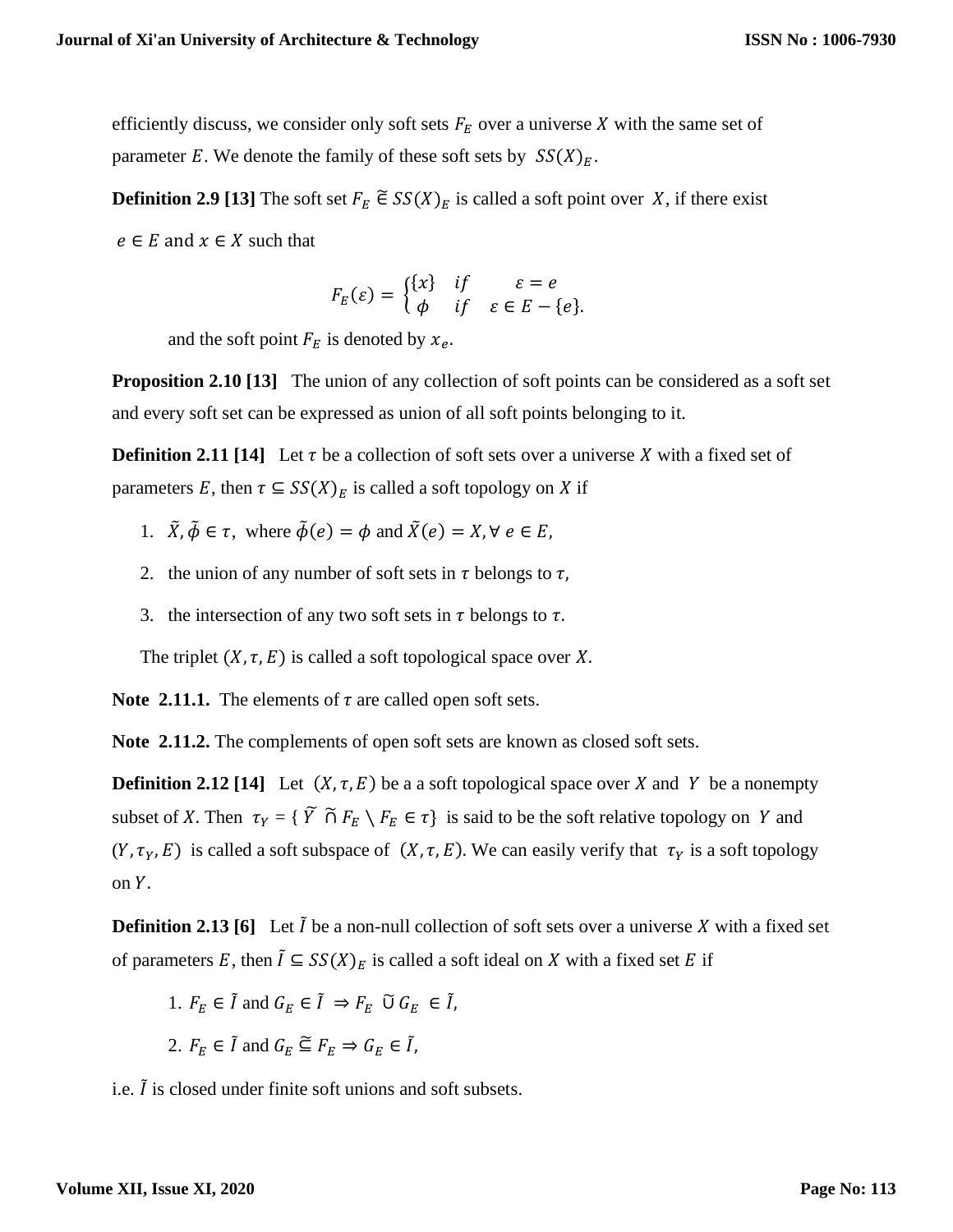**Definition 2.14 [6]** Let  $(X, \tau, E)$  be a soft topological space and  $\tilde{I}$  be a soft ideal over X with the same set of parameters  $E$ . Then

$$
(F_E)^*(\tilde{I}, \tau) = \tilde{U} \{x_e \in \tilde{X}: O_{x_e} \cap F_E \widetilde{\notin} \tilde{I} \ \forall \ O_{x_e} \in \tau\}
$$

is called the soft local function of  $F_E$  with respect to  $\tilde{I}$  and  $\tau$ , where  $O_{\chi_e}$  is a  $\tau$ -open soft set containing  $x_e$ .

**Theorem 2.15** [7] Let  $(X, \tau, E)$  be a soft topological space and  $\tilde{I}$  be a soft ideal over  $X$  with the same set of parameters  $E$ . Then the soft closure operator

 $cl^*: SS(X)_E \to SS(X)_E$  defined by :

$$
cl^*(F_E)=(F_E)\,\widetilde{\cup}\,(F_E)^*
$$

satisfies Kuratowski's axioms.

**Definition 2.16** [7] Let  $(X, \tau, E, \tilde{I})$  be a soft topological space with soft ideal and  $F_E \tilde{\in} SS(X)_E$ . Then  $F_E$  is called  $\tilde{I}$ -open soft if  $F_E \subseteq int ((F_E)^*(\tilde{I}, \tau))$ .

We denote the set of all  $\tilde{I}$ -open soft sets by  $\tilde{I}OS(X, \tau, E, \tilde{I})$ , or when there can be no confusion by  $\tilde{I}OS(X)$ .

**Definition 2.17** [7] A soft subset  $F_E \in SS(X)_E$  is called  $\tilde{I}$ -closed soft sets if its complement is  $\tilde{I}$ open soft sets.

**Note: 2.17.1**  $X_E$  need not be an  $\tilde{I}$ -open soft subset. Therefore, a collection of all  $\tilde{I}$ -open soft sets do not give a soft topology.

**Definition 2.18** [7] Let  $(X, \tau, E, \tilde{I})$  be a soft topological space with soft ideal and  $F_E \in SS(X)_E$ . A soft set  $F<sub>E</sub>$  is said to be pre  $\tilde{I}$ -open soft sets over X if

$$
F_E \subseteq int(cl^*(F_E)).
$$

We denote the set of all pre  $\tilde{I}$ -open soft sets by  $\tilde{PIOS}(X, \tau, E, \tilde{I})$  or  $\tilde{PIOS}(X)$ .

The complement of pre  $\tilde{l}$ -open soft set is pre  $\tilde{l}$  closed soft sets **Definition 2.19 [7]**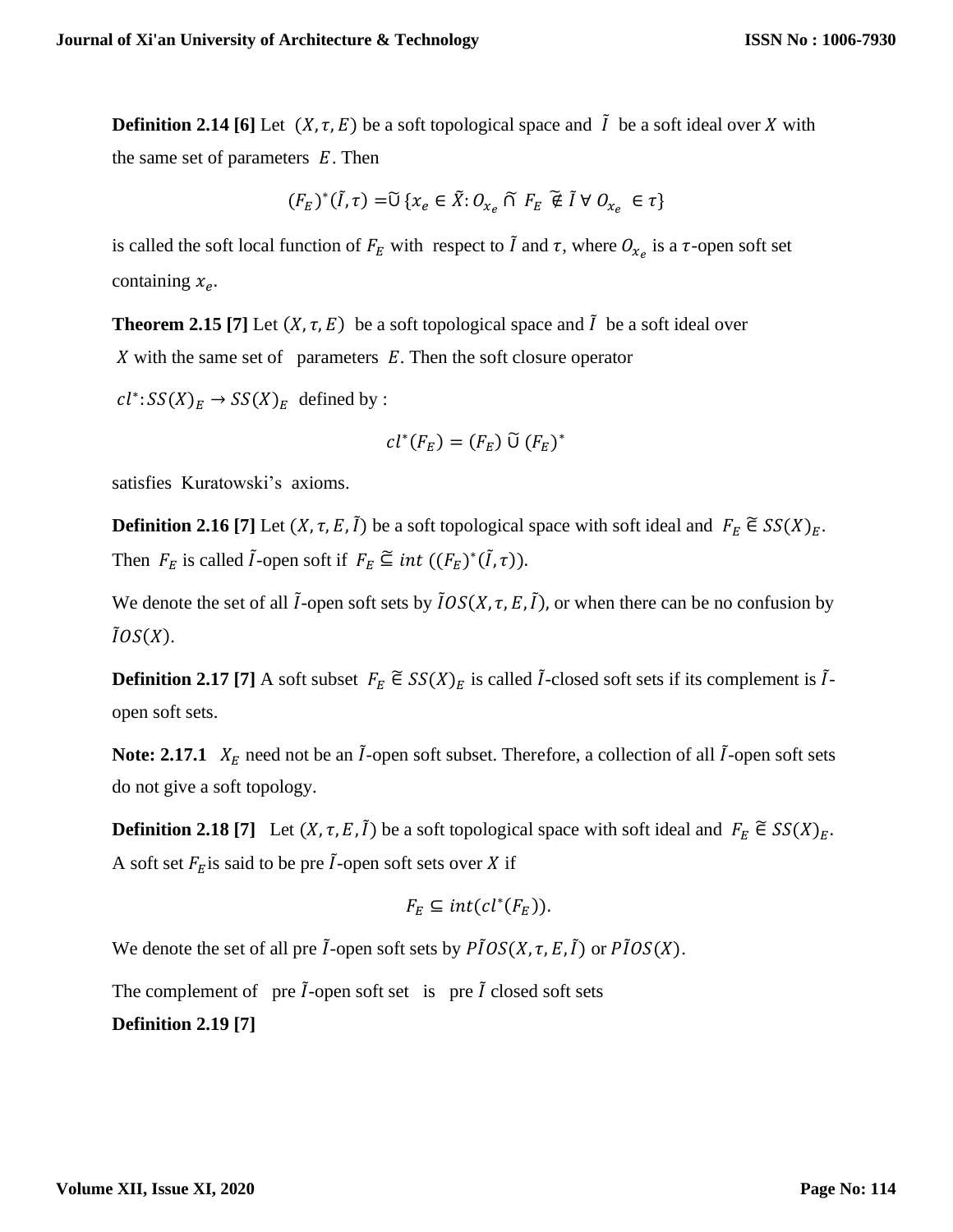Let  $(X, \tau, E, \tilde{I})$  be a soft topological space over X and  $F_E \tilde{\in} SS(X)_{E}$ . Then the Pre  $\tilde{I}$  soft closure of  $F_E$  denoted by  $\tilde{P}[\text{Scl}(F_E)]$  is defined as the soft intersection of all Pre  $\tilde{I}$  closed supersets of soft set *F<sup>E</sup>* .

That is  $\tilde{PI}Scl(Q_E) = \tilde{\cap} \{Q_E : Q_E \text{ is Pre } I \text{ closed soft set and } Q_E \supseteqeq F_E \}.$ 

## **3. Pre** ̃ **Generalized Closed Soft Sets With Respect To Soft Ideal**

In this section, we introduce the concept of pre  $\tilde{I}$  generalized closed soft set and discuss its related properties in a soft ideal topological space  $(X, \tau, E, \tilde{I})$  over X with illustrations.

#### **Definition 3.1**

Let  $(X, \tau, E, \tilde{I})$  be a soft ideal topological space over X. A soft set  $F_E$  is said to be pre  $\tilde{I}$  generalized closed soft set with respect to a soft ideal  $\tilde{I}$  in a soft topological space  $(X, \tau, E, \tilde{I})$ if  $(P\tilde{I}Scl(F_E)) \setminus G_E \tilde{\epsilon}$   $\tilde{I}$  whenever  $F_E \tilde{\epsilon} G_E$  and  $G_E$  is pre  $\tilde{I}$  open soft. The set of all pre  $\tilde{I}$  generalized closed soft sets over *X* is denoted by  $P\tilde{I}_gCS(X)$ .

#### **Example 3.1.1**

Let *X*={*x*, *y*}, E={e<sub>1</sub>, e<sub>2</sub>}, where  $\tilde{X} = \{ (e_1, \{x, y\}) , (e_2, \{x, y\}) \}$ .

Then the soft subsets over X are  $\tilde{X}, \emptyset, F_{E_1} = \{(e_1, \{x\})\}, F_{E_2} = \{(e_1, \{y\})\},$ 

$$
F_{E_3} = \{(e_1, \{x, y\})\}, F_{E_4} = \{(e_2, \{x\})\}, F_{E_5} = \{(e_2, \{y\})\}, F_{E_6} = \{(e_2, \{x, y\})\},
$$
\n
$$
F_{E_7} = \{(e_1, \{x\}), (e_2, \{x\})\}, F_{E_8} = \{(e_1, \{x\}), (e_2, \{y\})\}, F_{E_9} = \{(e_1, \{x\}), (e_2, \{x, y\})\},
$$
\n
$$
F_{E_{10}} = \{(e_1, \{y\}), (e_2, \{x\})\}, F_{E_{11}} = \{(e_1, \{y\}), (e_2, \{y\})\}, F_{E_{12}} = \{(e_1, \{y\}), (e_2, \{x, y\})\},
$$
\n
$$
F_{E_{13}} = \{(e_1, \{x, y\}), (e_2, \{x\})\}, F_{E_{14}} = \{(e_1, \{x, y\}), (e_2, \{y\})\}.
$$
\nSo  $|SS(X)_E| = 2^4 = 16$ .  
\nConsider the soft ideal topological space  $(X, \tau_1, E, \tilde{I})$  where  $\tau_1 = \{\tilde{X}, \emptyset, F_{E_1}, F_{E_3}\}$  and  $\tau_1' = \{\emptyset, \tilde{Y}, F_{E_7} = F_{E_7}\}$  converges to the same set is the set of ideal.

 $\{\emptyset, \tilde{X}, F_{E_{12}}, F_{E_6}\}.$  Consider the soft ideal  $\tilde{I} = \{\tilde{\phi}, F_{E_1}, F_{E_2}, F_{E_3}\}\$  where  $F_{E_1}$ ,  $F_{E_2}$  and  $F_{E_3}$  are soft sets defined by  $F_{E_1} = \{(e_1, \{x\})\}, F_{E_2} = \{(e_1, \{y\})\}, F_{E_3} = \{(e_1, \{x, y\})\}.$ 

Since ,  $\tilde{PIOS}(X) = \{F_{E_1}, F_{E_3}, F_{E_{13}}, F_{E_{14}}, \emptyset, \tilde{X}\}$  and  $\tilde{PICS}(X) = \{F_{E_{12}}, F_{E_6}, F_{E_5}, F_{E_4}, \emptyset, \tilde{X}\}$ 

#### **Volume XII, Issue XI, 2020**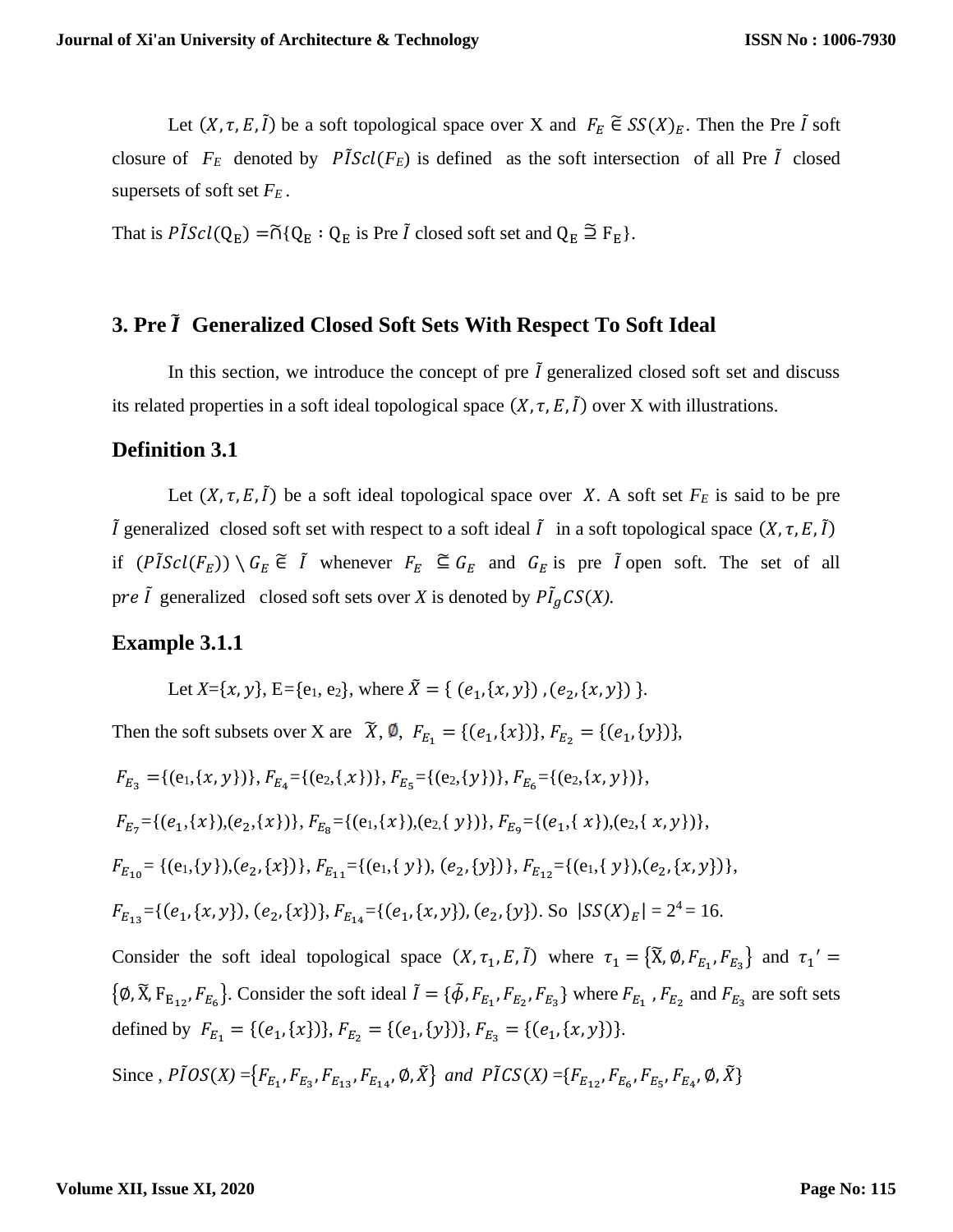Clearly,  $F_{E_4}$  is pre  $\tilde{I}$  generalized closed soft set. Since  $F_{E_4} \subseteq F_{E_{13}}$  where  $F_{E_{13}}$  is pre  $\tilde{I}$  open soft set and  $\left(P\tilde{I}Scl(F_{E_4})\right) \setminus F_{E_{13}} = \emptyset \widetilde{\in} \widetilde{I}.$ 

# **Proposition 3.2**

Every Pre  $\tilde{I}$  closed soft set is pre  $\tilde{I}$  generalized closed soft set.

### **Proof**

Let  $F_c$  be a Pre  $\tilde{I}$  closed soft set.

Then for every Pre  $\tilde{I}$  closed soft set  $F_C$ ,  $F_C = \tilde{P} \tilde{I} \tilde{S} \tilde{c} \tilde{I}$  $(F_C)$ ,

We have every Pre  $\tilde{I}$  closed soft set is pre  $\tilde{I}$  generalized closed soft set.

But the converse is not true in general.

# **Remark 3.3**

A pre  $\tilde{I}$  generalized closed soft set need not be a pre  $\tilde{I}$  closed soft set. The following example supports our claim.

# **Example 3.3.1**

Let us consider the soft subsets in Example 3.1.1.

Consider the soft ideal topological space  $(X, \tau_1, E, \tilde{I})$  where  $X = \{x, y\}$ ,  $E = \{e_1, e_2\}$ , and

$$
\tau_1 = \{ \tilde{X}, \emptyset, F_{E_1}, F_{E_3} \}, \tau_1' = \{ \emptyset, \tilde{X}, F_{E_{12}}, F_{E_6} \}, \tilde{I} = \{ \tilde{\phi}, F_{E_1}, F_{E_2}, F_{E_3} \},
$$
  
\n
$$
P\tilde{I}OS(X) = \{ F_{E_1}, F_{E_3}, F_{E_{13}}, F_{E_{14}}, \emptyset, \tilde{X} \} \text{ and } P\tilde{I}CS(X) = \{ F_{E_{12}}, F_{E_6}, F_{E_5}, F_{E_4}, \emptyset, \tilde{X} \}
$$
  
\nThen  $P\tilde{I}_gCS(X) = \{ F_{E_4}, F_{E_5}, F_{E_6}, F_{E_9}, F_{E_{12}}, \emptyset, \tilde{X} \}.$ 

Then soft subset  $F_{E_9}$  is a pre  $\tilde{I}$  generalized closed soft set but it is not a pre  $\tilde{I}$  closed soft set.

# **Proposition 3.4**

Let  $F_E$  be a pre  $\tilde{I}$  generalized closed soft set and suppose that  $G_E$  is pre  $\tilde{I}$  closed soft set. Then  $F_E \cap G_E$  is a pre  $\tilde{I}$  generalized closed soft set.

### **Proof:**

Assume that  $F_E \cap G_E \subseteq H_E$  and  $H_E$  is is pre  $\tilde{I}$  open soft set.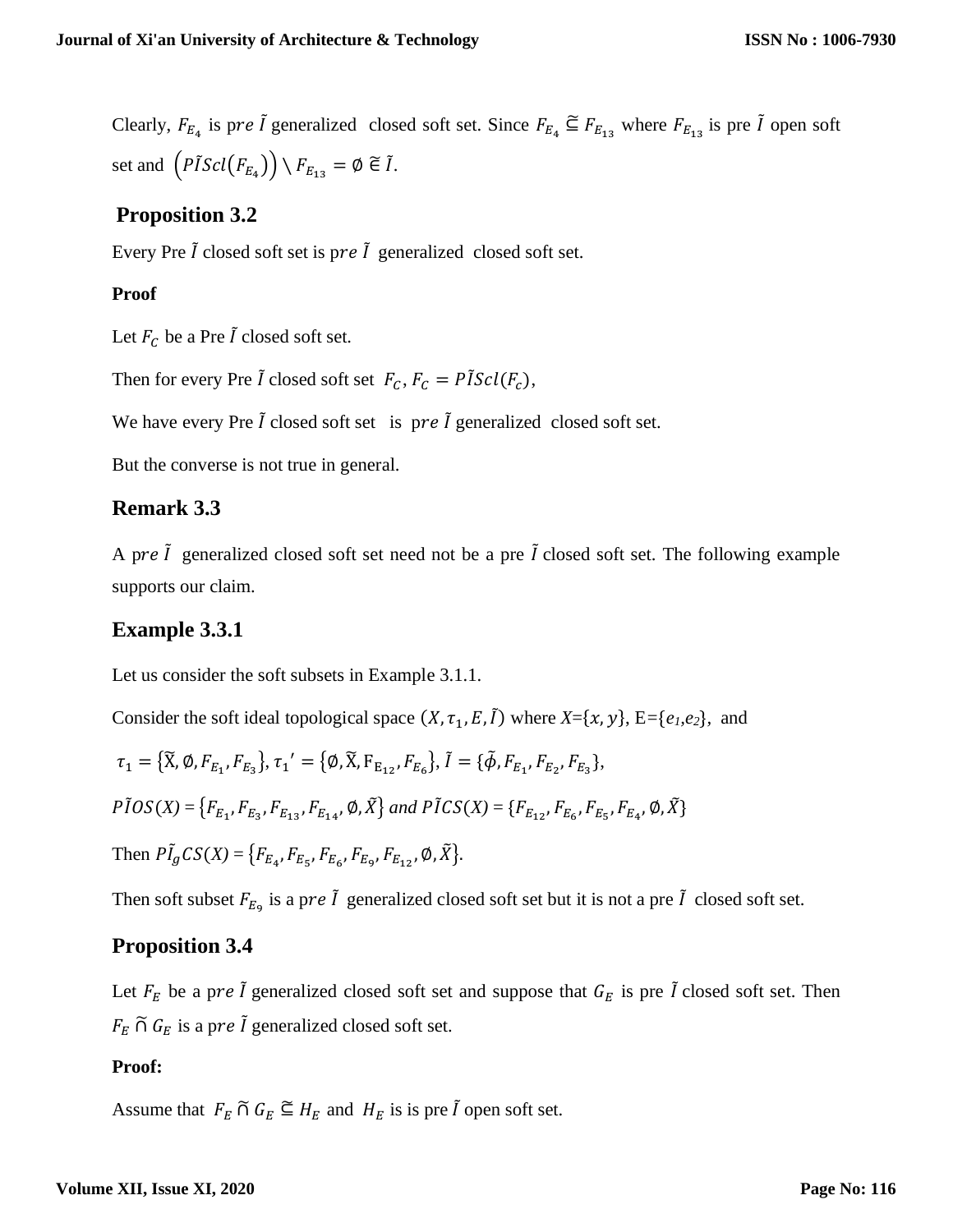Then  $F_E \subseteq H_E \widetilde{\cup} G_E'$ .

Since  $F_E$  is pre  $\tilde{I}$  generalized closed soft set, we have  $\tilde{PIScl}(F_E) \setminus H_E \widetilde{U} G_E' \widetilde{\in} \tilde{I}$ . Now,  $\tilde{PIScl}(F_E \cap G_E) \subseteq \tilde{PIScl}(F_E) \cap \tilde{PIScl}(G_E) = \tilde{PIScl}(F_E) \cap G_E = \tilde{PIScl}(F_E) \cap G_E \setminus G_E'.$ Therefore  $F_E \cap G_E \setminus H_E \subseteq P \tilde{I} \mathcal{S} cl(F_E) \cap G_E \setminus H_E \cap G_E' \subseteq P \tilde{I} \mathcal{S} cl(F_E) \setminus H_E \tilde{U} G_E' \in \tilde{I}$ . Hence  $F_E \cap G_E$  is a pre  $\tilde{I}$  generalized closed soft set.

# **Remark 3.5**

 $F_E$  and  $G_E$  are pre  $\tilde{I}$  generalized closed soft sets then so is  $F_E \cap G_E$ .

# **Definition 3.6**

Let  $(X, \tau, E, \tilde{I})$  be a soft ideal topological space over X and  $F_A \subseteq F_E$ . Then pre  $\tilde{I}$  generalized soft closure of  $F_A$  denoted by  $\tilde{PI}_g\mathcal{S}cl(F_A)$  is defined as the soft intersection of all pre  $\tilde{I}$  generalized closed soft supersets of  $F_A$ .

# **Remark 3.7**

Since the arbitrary soft intersection of pre  $\tilde{l}$  generalized closed soft sets is a pre  $\tilde{l}$  generalized closed soft set,  $\tilde{PI_g}Scl(F_A)$  is pre  $\tilde{I}$  generalized closed soft set.

Note that,  $P\tilde{I}_g\text{Sel}(F_A)$  is the smallest pre  $\tilde{I}$  generalized closed soft set containing  $F_A$ .

# **Remark 3.8**

The union of two pre  $\tilde{l}$  generalized closed soft sets need not be a pre  $\tilde{l}$  generalized closed soft set as shown by the following example.

### **Example 3.9**

Let us consider the soft subsets in example 3.1.1. Let the soft ideal topological space  $(X, \tau_2, E, \tilde{I})$ where  $X = \{x, y\}$ ,  $E = \{e_1, e_2\}$ , and

$$
\tau_2 = \{ \widetilde{X}, \emptyset, F_{E_7} \}, \tau_1' = \{ \emptyset, \widetilde{X}, F_{E_{11}} \}, \widetilde{I} = \{ \widetilde{\emptyset}, F_{E_1}, F_{E_2}, F_{E_3} \},
$$
  

$$
P\widetilde{I}OS(X) = \{ F_{E_4}, F_{E_6}, F_{E_7}, F_{E_9}, F_{E_{10}}, F_{E_{12}}, F_{E_{13}}, F_{E_{14}}, \emptyset, \widetilde{X} \} \text{ and}
$$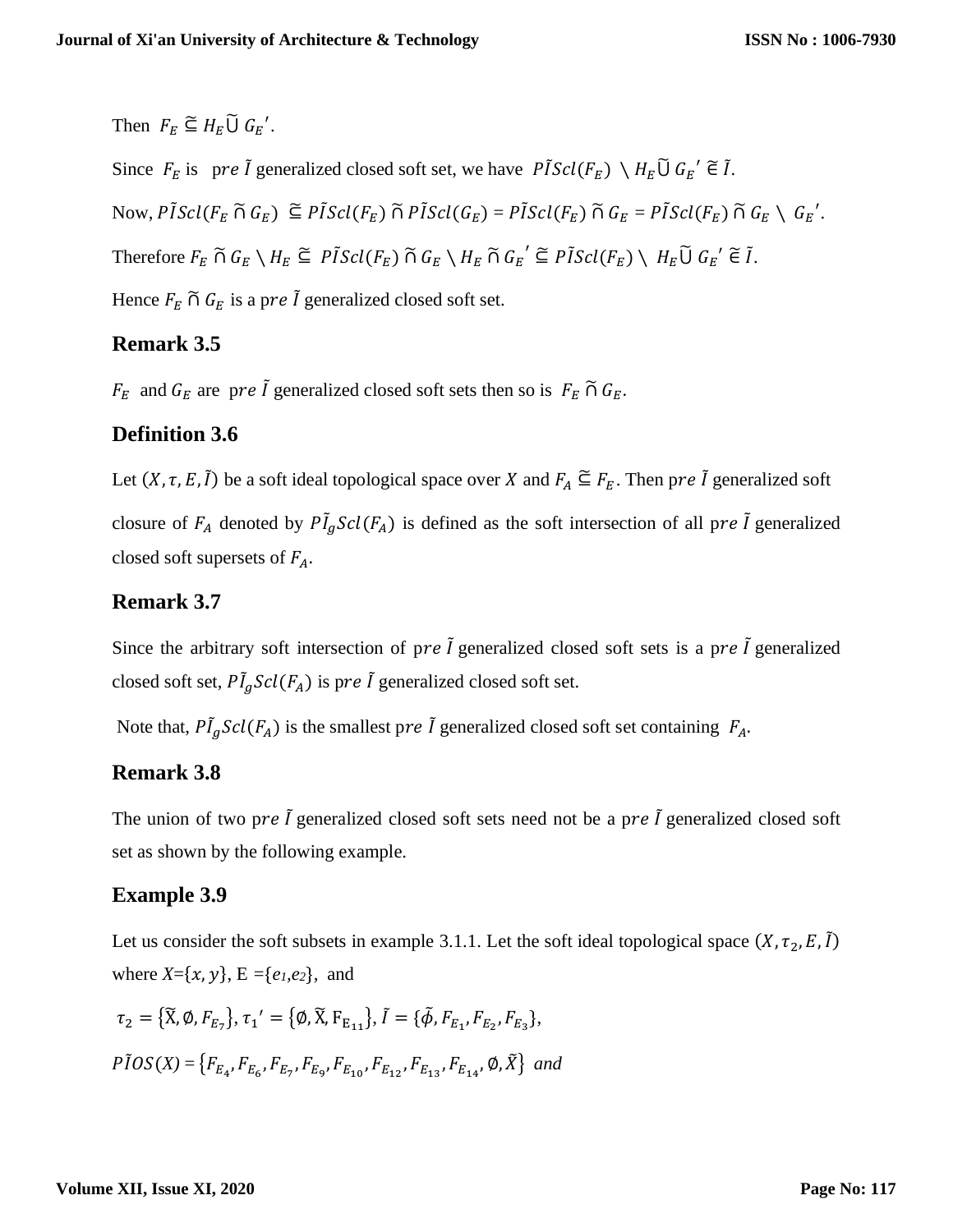$$
P\tilde{I}CS(X) = \{F_{E_{14}}, F_{E_{3}}, F_{E_{11}}, F_{E_{2}}, F_{E_{8}}, F_{E_{1}}, F_{E_{5}}, F_{E_{4}}, \emptyset, \tilde{X}\}.
$$
  
And 
$$
P\tilde{I}_{g}CS(X) = \{F_{E_{1}}, F_{E_{2}}, F_{E_{3}}, F_{E_{4}}, F_{E_{5}}, F_{E_{8}}, F_{E_{11}}, F_{E_{12}}, F_{E_{14}}, \emptyset, \tilde{X}\}.
$$
  
Clearly,  $F_{E_{3}} \tilde{U}F_{E_{4}} = F_{E_{13}}.$ 

 $F_{E_{13}}$  is not a pre  $\tilde{I}$  generalized closed soft set.

# **Proposition 3.11**

Let  $(X, \tau, E, \tilde{I})$  be a soft ideal topological space over X and let  $F_A$  and  $F_B$  be a soft sets over X. Then

- (a).  $F_A \subseteq P\tilde{I}_gScl(F_A)$
- **(b).**  $F_A$  is pre  $\tilde{I}$  generalized closed soft iff  $F_A = P \tilde{I}_g Scl(F_A)$
- **(c).**  $F_A \subseteq F_B$ , then  $P\tilde{I}_g\mathcal{S}cl(F_A) \subseteq P\tilde{I}_g\mathcal{S}cl(F_B)$
- **(d).**  $P\tilde{I}_g\mathcal{S}cl(\tilde{\phi}) = \phi$  and  $P\tilde{I}_g\mathcal{S}cl(\tilde{X}) = \tilde{X}$ .
- $(e)$ .  $P\tilde{I}_g\mathcal{S}cl(F_A \cap F_B) \subseteq P\tilde{I}_g\mathcal{S}cl(F_A) \cap P\tilde{I}_g\mathcal{S}cl(F_B).$
- **(f).**  $P\tilde{I}_gScl(F_A \tilde{\cup} F_B) = P\tilde{I}_gScl(F_A) \tilde{\cup} P\tilde{I}_gScl(F_B).$
- **(g).**  $P\tilde{I}_g\text{Scl}(P\tilde{I}_g\text{Scl}(F_A)) = P\tilde{I}_g\text{Scl}(F_A)$ .

# **Theorem 3.10**

A soft set  $A_F$  is pre  $\tilde{I}$  generalized closed soft set of a soft ideal topological space  $(X, \tau, E, \tilde{I})$ 

iff  $F_E \subseteq P \tilde{I} \text{Scl}(A_E) \setminus A_E$  and  $F_E$  is pre  $\tilde{I}$  closed soft set implies  $F_E \in \tilde{I}$ .

### **Proof :**

Assume that  $A_E$  is pre  $\tilde{I}$  generalized closed soft set.

Let  $F_E \subseteq P\tilde{I}Scl(A_E) \setminus A_E$ . Suppose that  $F_E$  is pre  $\tilde{I}$  closed soft set.

Then 
$$
A_E \subseteq F_E'
$$
.

By our assumption,  $\tilde{PIScl}(A_E) \setminus F_E' \tilde{\in} \tilde{I}$ . But  $F_E \tilde{\subseteq} \tilde{PIScl}(A_E) \setminus F_E'$ , then  $F_E \tilde{\in} \tilde{I}$ .

Conversely, assume that  $F_E \subseteq P \tilde{I} \text{Scl}(A_E) \setminus A_E$  and  $F_E$  is pre  $\tilde{I}$  closed soft set implies  $F_E \in \tilde{I}$ .

#### **Volume XII, Issue XI, 2020**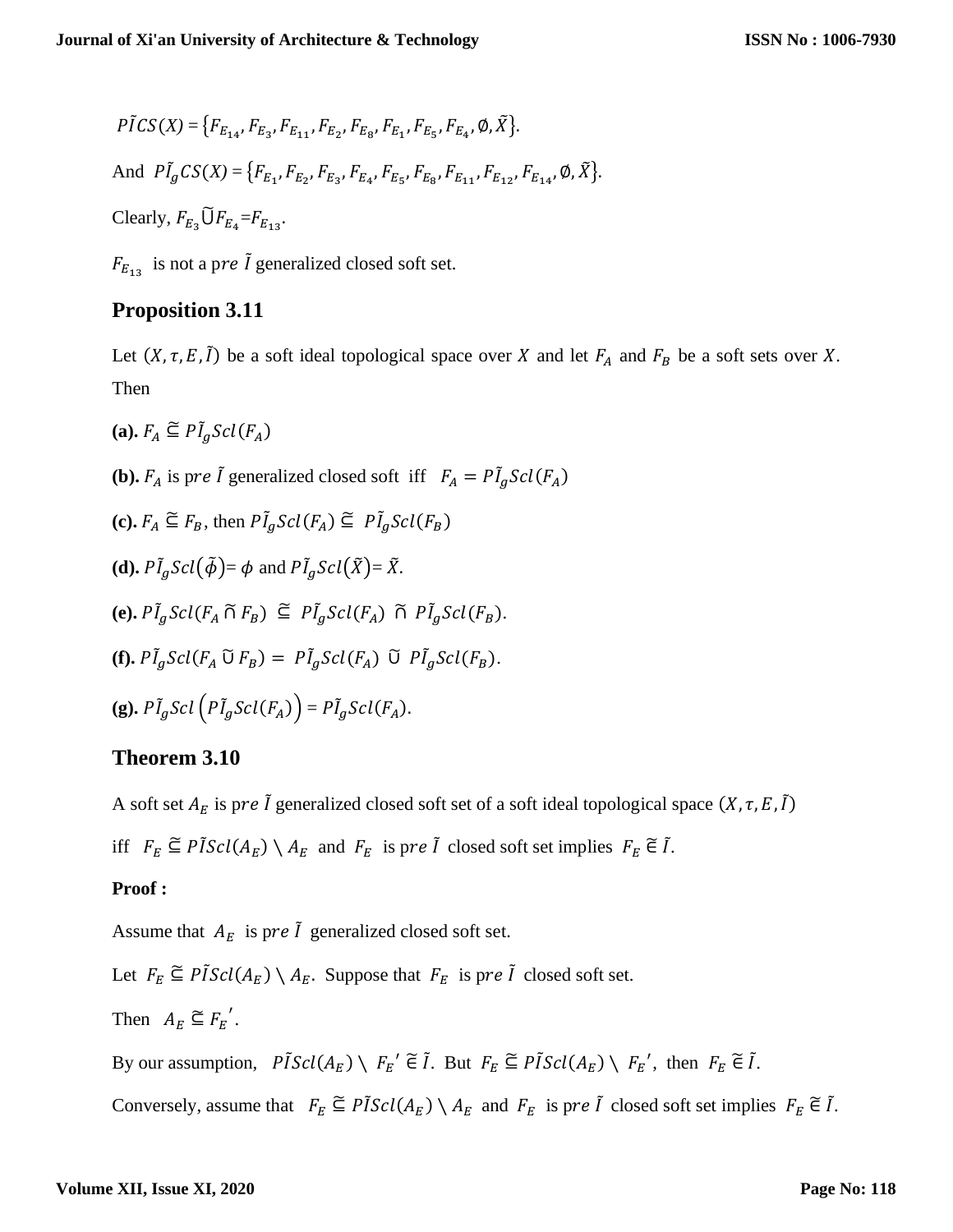Suppose that  $A_E \subseteq G_{sE}$  and  $G_E$  is pre  $\tilde{I}$  open soft set.

Then  $\tilde{PIS}cl(A_E) \setminus cl(G_E) = \tilde{PIS}cl(A_E) \cap cl(G_E')$  is pre  $\tilde{I}$  closed soft set in  $(X, \tau, E, \tilde{I})$  and  $\tilde{PIScl}(A_E) \setminus G_E \subseteq \tilde{PIScl}(A_E) \setminus cl(G_E)$ .

By assumption  $\tilde{PIScl}(A_E) \setminus G_E \tilde{\in} \tilde{I}$ . This implies that  $A_E$  is pre  $\tilde{I}$  generalized closed soft set.

# **Theorem 3.11**

If  $F_A$  is pre  $\tilde{I}$  generalized closed soft set in  $(X, \tau, E, \tilde{I})$  and  $F_A \subseteq F_B \subseteq P \tilde{I} \text{Scl}(F_A)$ , then  $F_B$  is pre  $\tilde{l}$  generalized closed soft set.

## **Proof :**

Suppose that  $F_A$  is pre  $\tilde{I}$  generalized closed soft set in  $(X, \tau, E, \tilde{I})$  and  $F_A \subseteq F_B \subseteq P \tilde{I} \text{Scl}(F_A)$ ,

Let  $F_B \subseteq F_O$  and  $F_O$  is pre  $\tilde{I}$  open soft set. Then  $F_A \subseteq F_O$ .

Since  $F_A$  is pre  $\tilde{I}$  generalized closed soft set, then  $\tilde{PIScl}(F_A) \setminus F_o \in \tilde{I}$ .

Now  $F_B \subseteq \text{P} \tilde{\text{I}} \text{Scl}(F_A)$  implies that  $\text{P} \tilde{\text{I}} \text{Scl}(F_B) \subseteq \text{P} \tilde{\text{I}} \text{Scl}(F_A)$ .

So  $\tilde{P}[\text{Scl}(F_B) \setminus F_0 \subseteq \tilde{P}[\text{Scl}(F_A) \setminus F_0 \text{ and thus } \tilde{P}[\text{Scl}(F_B) \setminus F_0 \subseteq \tilde{I}].$ 

Consequently,  $F_B$  is pre  $\tilde{I}$  generalized closed soft set.

# **Theorem 3.12**

Let  $Y \subseteq X$  and  $F_E \subseteq \tilde{Y} \subseteq \tilde{X}$ . Suppose that  $F_E$  is pre  $\tilde{I}$  generalized closed soft set in  $(X, \tau, E, \tilde{I})$ .

Then  $F_E$  is pre  $\tilde{I}$  generalized closed soft relative to the soft topological subspace  $\tau_Y$  of X and with respect to the soft ideal  $\tilde{I}_Y = \{H_E \subseteq \tilde{Y} : H_E \in \tilde{I}\}.$ 

### **Proof :**

Suppose that  $F_E \subseteq B_E \cap \widetilde{Y}$  and  $B_E$  is pre  $\widetilde{I}$  open soft. So  $B_E \cap \widetilde{Y} \in \tau_Y$  and  $F_E \subseteq B_E$ . Since  $F_E$  is pre  $\tilde{I}$  generalized closed soft set in  $(X, \tau, E, \tilde{I})$ , then  $\tilde{PIScl}(F_E) \setminus B_E \tilde{\in} \tilde{I}$ .

Now,  $(P\tilde{I}Scl(F_E) \tilde{\cap} \tilde{Y}) \setminus (B_E \tilde{\cap} \tilde{Y}) = (P\tilde{I}Scl(F_E) \setminus B_E) \tilde{\cap} \tilde{Y} \tilde{\in} \tilde{I}_Y$  whenever  $F_E$  is pre  $\tilde{I}$  generalized closed soft relative to the soft subspace  $(Y, \tau_Y, E, \tilde{I})$ .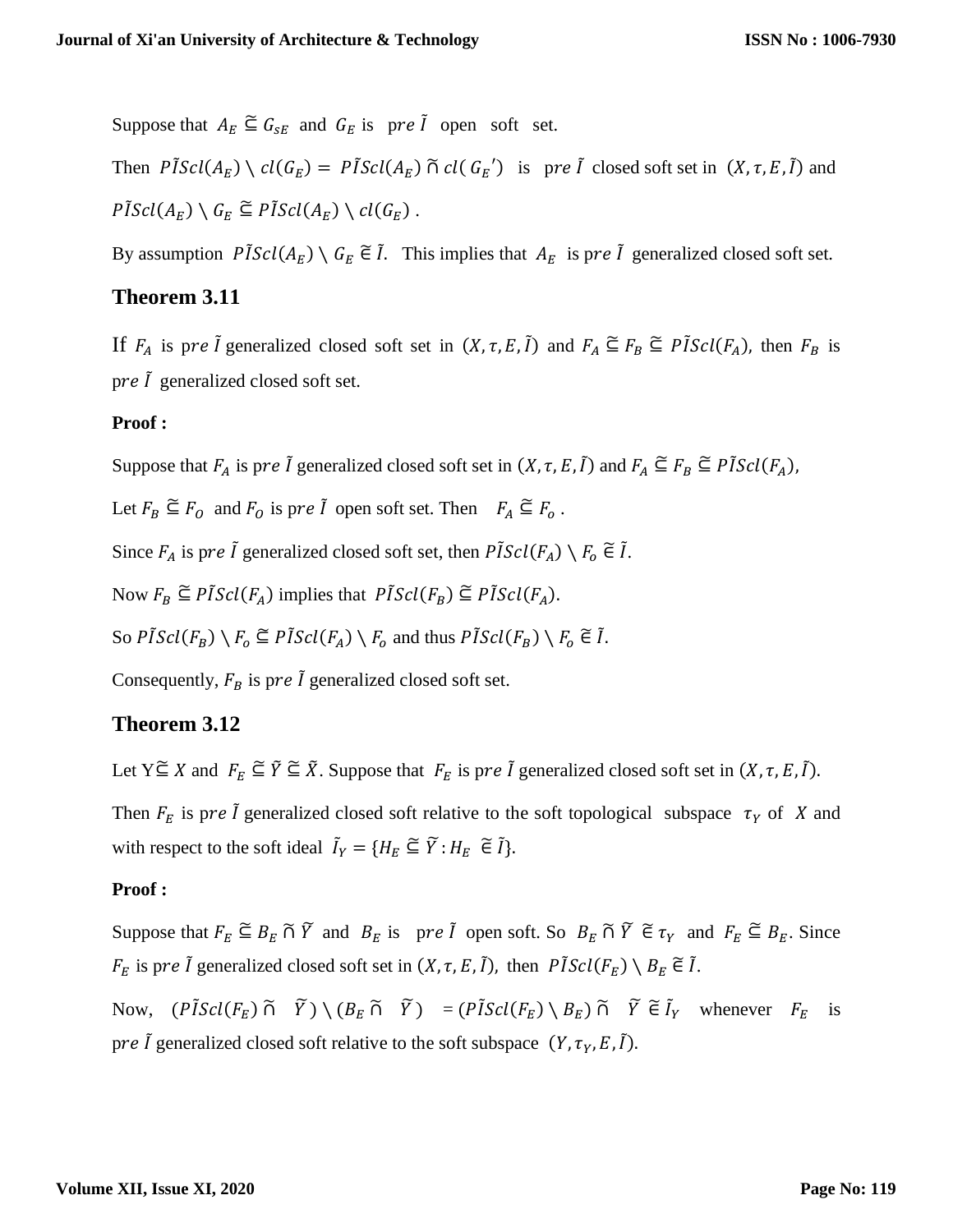# **4. Conclusion:**

In this paper, we introduced pre  $\tilde{I}$  generalized closed soft set with respect to a soft ideal  $\tilde{I}$  in a soft topological space  $(X, \tau, E, \tilde{I})$  and also discussed the properties of pre  $\tilde{I}$  generalized closed soft set in soft ideal topological space.

# **5. References:**

- 1 Ahmed.B and Kharal.A, On Fuzzy Soft sets, Adv. Fuzzy Syst.2009, Art.ID.586507, 6pp
- 2 Ali.M.I, Feng.F, Liu.X, Min.W.K and Shabir.M On Some new operations in Soft set theory, Computers and Mathematics with Applications, 45, 555 – 562 (2003).
- 3 Jafari.S and Rajesh.N, Generalized closed sets with respect to an ideal, European journal of pure and applied Mathematics,  $4(2011)$ ,  $14 - 151$ .
- 4 Jankovic.D and Hamlet, New topologies from old via ideals, Amer. Math. Monthly 97(4), 1990, 295 – 310.
- 5 Jeyachitra.M and Baheerathi.K,  $Pre^*$  generalized closed sets in topological spaces, International Journal of Mathematics Archive – 8(1), 201, 65-72.
- 6 Kandil.A, Tantway.O.A.E, El-Sheikh.S.A and Abd El Latif, Soft ideal theory , Soft local function and generated soft topological spaces, Appl. Math. Inf. Sci. 8(4) (2014) 1593 – 1603.
- 7 Kandil.A, Tantway.O.A.E, El-Sheikh.S.A and Abd El Latif, γ Operation and decompositions of some forms of soft contiuity of soft topological spaces via soft ideals,  $9$  (3), (2015), 385 – 402.
- 8 Maji. P.K, Roy.A.R. Soft set Theory, Computers and Mathematics with Applications,(2003),555-562.
- 9 Molodstov, D.A, Soft set theory, First results,Computers and Applications 37(1999)19- 31.
- 10 Molodstov.D, Leonov.V.Y and Kovkov.D.V, Soft Sets technique and its applications, Netchetkie Sistemy I Myagkie Vychisleniya 1(1) (2006) 8-39.